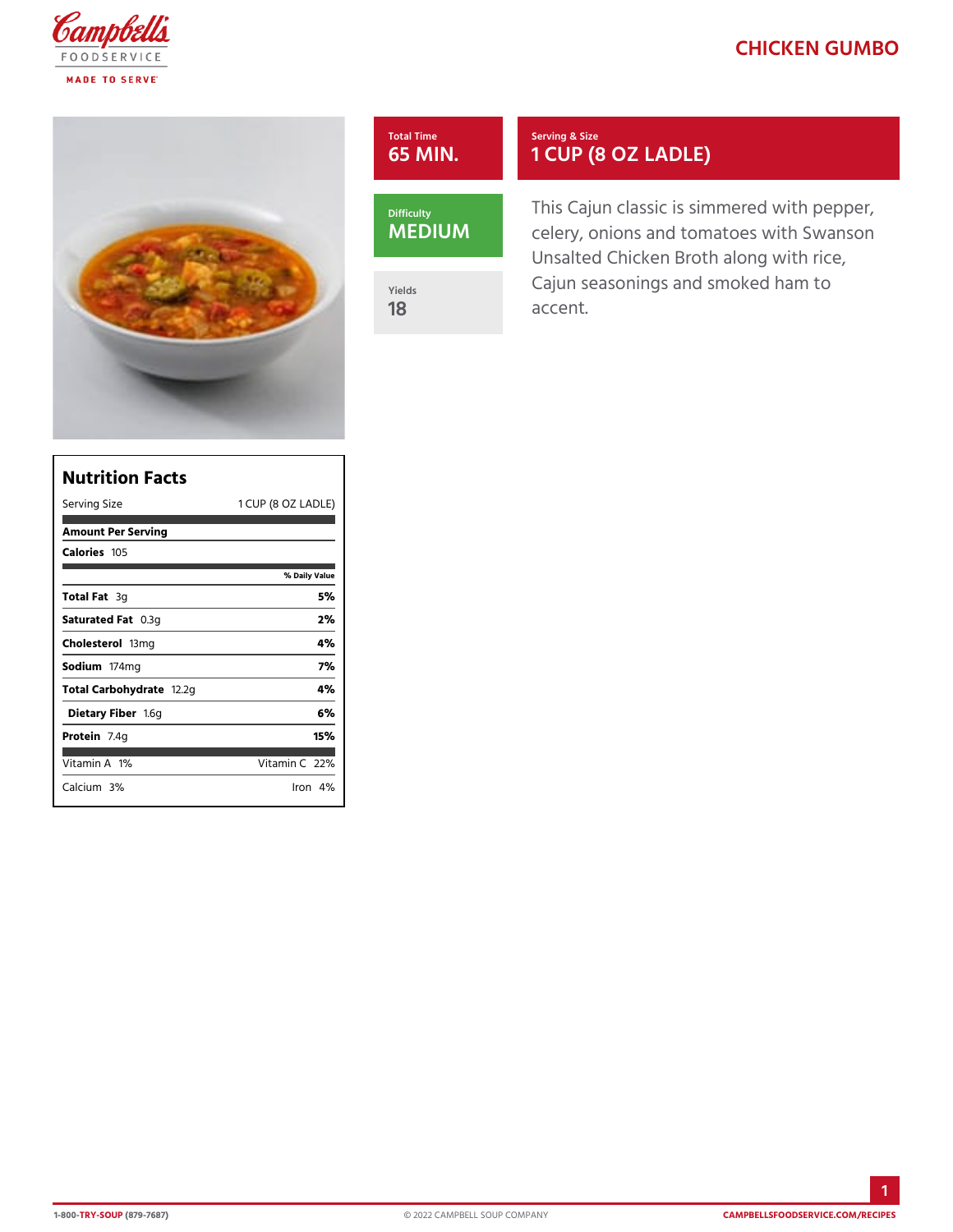## CHICKEN GUM

| <b>INGREDIENTS</b>     |          | WEIGH MEASU          |
|------------------------|----------|----------------------|
| vegetable oil          |          | $2 \frac{1}{2}$ bsp. |
| all-purpose flour      |          | $1/2$ cups           |
| onion, chopped         |          | 11oz. 2 cups         |
| garlic, peeled, minced |          | 3 tbsp.              |
| celery, chopped        | $7.0Z$ . | 2 cups               |
| green pepper, diced    |          | 10 oz. 2 cups        |
| Cajun seasoning        |          | $1$ tbsp.            |
| fresh thyme leaves     |          | tbsp.<br>1.          |

#### [Swanson® Unsalted C](https://www.campbellsfoodservice.com/product/unsalted-chicken-broth)hicken Broth 2 qt.

| no salt added diced tomatoes, undrailnebd. | 2 cups               |
|--------------------------------------------|----------------------|
| bay leaf, individual leaf(ves)             | 2 leaves             |
| cooked diced chicken                       | 10 oz. 2 cups        |
| cooked brown rice                          | 10 oz. 11/2ups       |
| smoked pork ham                            | 8 oz. 2 cups         |
| frozen okra                                | 3 oz. 1 cups         |
| black pepper                               | $1$ tsp.             |
| ground red pepper                          | $1/8$ tsp.           |
| dried parsley flakes                       | $1/2$ cups           |
| gumbo file powder                          | $1 \frac{1}{2}$ bsp. |